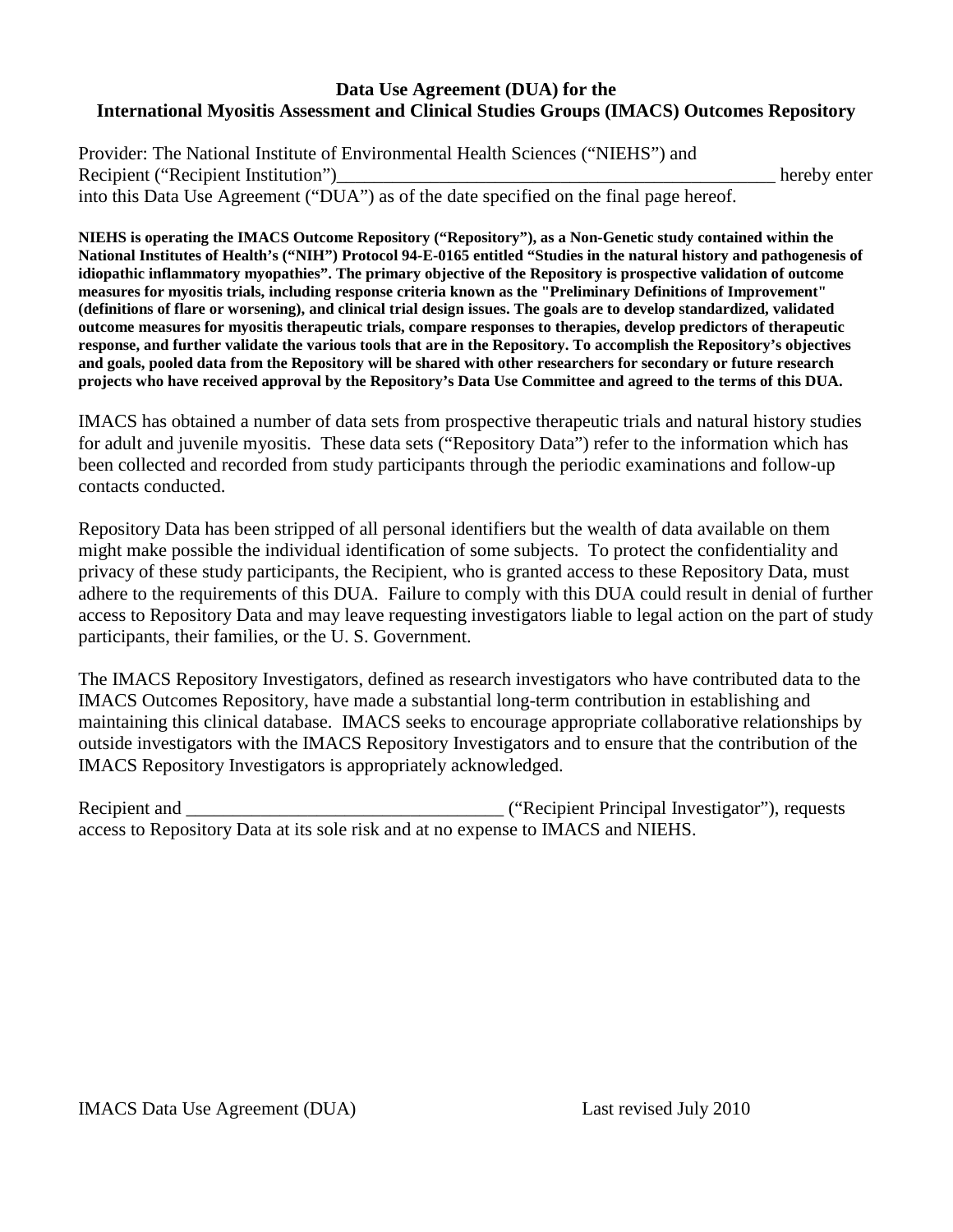## AGREED TERMS AND CONDITIONS

It is mutually agreed as follows:

## 1. Research Project.

1.1 These Repository Data will be used by Recipient Principal Investigator solely in connection with the Research Project, specifically described in an attached Appendix A. The Research Project should include: project title, a 1-2 paragraph description of the objectives and design, and a brief description of the analysis plan. Recipient agrees that Repository Data will not be used in any research that is not disclosed and approved as part of the Research Project.

The Recipient Principal Investigator also agrees to undergo a review by the IMACS Research Advisory Committee, before or after obtaining Institutional Review Board ("IRB") approval, and to attempt to incorporate suggested changes into their Research Project.

In order to receive Repository Data, the Recipient and all institutions participating in their study must hold a Federal Wide Assurance Agreement with the U.S. Department of Health and Human Services ("DHHS") and their IRB or Ethics Committees must also be registered with DHHS. A copy of the Recipient Principal Investigator's IRB or Ethics Committee approval is included as part of this DUA. Their institution's Federal Wide Assurance Agreement Number is \_\_\_\_\_\_\_\_\_\_\_\_\_\_\_\_\_

Recipient acknowledges that the conditions for use of these Repository Data are not exempt from review and have been approved by the Recipient 's IRB operating under an Office of Human Research Protections-approved Assurance and in accordance with DHHS regulations at 45 CFR Part 46. Recipient agrees to comply fully with all such conditions. Recipient agrees to report promptly to IMACS any proposed change in the Research Project and any unanticipated problems involving risks to subjects or others. This agreement is made in addition to, and does not supercede, any of Recipient's institutional policies or any local, State, and/or Federal laws and regulations which provide additional protections for human subjects.

1.2. The Research Project includes (check one):

 $\_$ IMACS Repository Investigator(s) as co-investigator(s). The names of the IMACS coinvestigators and their roles in the Research Project are described in Appendix B.

\_\_\_\_\_NO IMACS Repository Investigator(s) as co-investigator(s).

1.3. This DUA covers only the Research Project described in Exhibit A. Recipient will submit a completed DUA for each research project for which Repository Data are requested.

2. Non-transferability. This DUA is not transferable. Recipient agrees that substantive changes made to the Research Project described above, and/or appointment by Recipient of another Recipient Principal Investigator to complete the Research Project, will require execution of a new DUA in which the new Recipient Principal Investigator and/or new Research Project are designated. Furthermore, Recipient agrees to retain control over Repository Data, and further agrees not to transfer Repository Data to any other entity or any individual.

IMACS Data Use Agreement (DUA) Last revised July 2010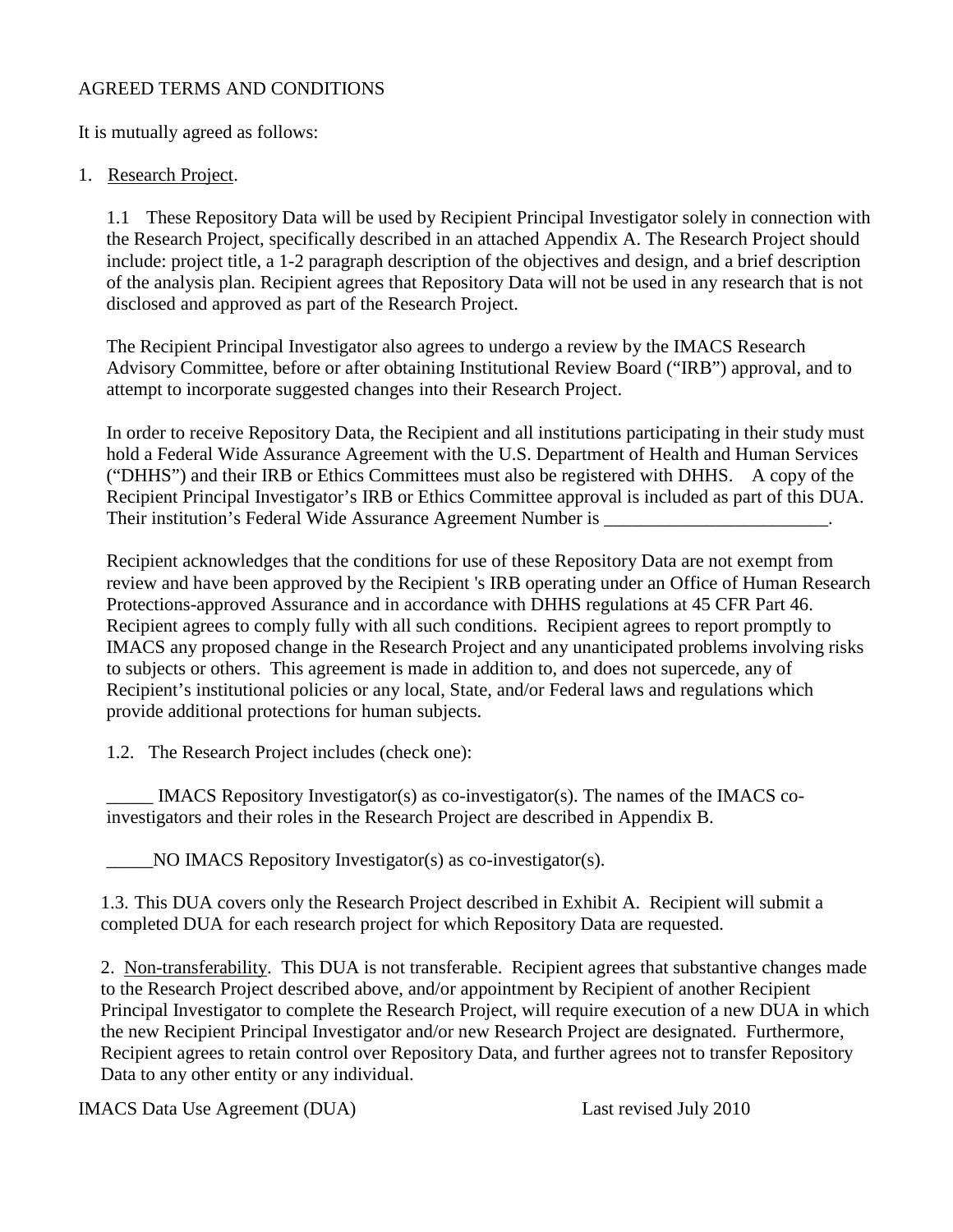3**.** Publication. Recipient agrees to provide to IMACS a copy of any manuscript document thirty (30) days in advance of submission for publication and fifteen (15) days in advance of submission or presentation for all meeting abstracts and presentations, in order to ensure compliance with the confidentiality requirements set forth in paragraphs 1.2, 2, 4, 5, and 6 of this Agreement. These documents will be reviewed by the IMACS Research Advisory Committee for appropriate content and acknowledgements (below). The purpose of a central IMACS Outcomes Repository is not to infringe upon or prevent publications by the primary contributing investigators (Contributors) who have submitted data to the Repository. While, prompt publication or any public disclosure of the results of the Research Project is encouraged, the Recipient Principal Investigator understands that if the data requested in appendix A of this DUA is data from an ongoing study, Recipient may be asked to delay publication utilizing such data for a period of up to two years after a Contributor's trial data has been locked, in order to allow Contributor first option to publish Contributor's own primary data. A subset of the Contributors' databases may be utilized for a study prior to two years after the Contributors' databases have been locked, if the Contributors and the IMACS Research Advisory Committee agree that this use would not infringe on the Contributors' publication of his/her primary data.

Recipient Principal Investigator agrees to abide by IMACS Outcomes Repository publication policies [\(http://www.niehs.nih.gov/research/resources/collab/imacs/researchguidelines.cfm\).](http://www.niehs.nih.gov/research/resources/collab/imacs/researchguidelines.cfm)

4. Acknowledgments. Recipient agrees to acknowledge the contribution of the IMACS Repository Investigators in any and all oral and written presentations, disclosures, and publications resulting from any and all analyses of Repository Data. Acknowledgement of the contribution of specific IMACS Repository Investigators is expected in all oral and written presentations. Recipient will acknowledge the source of the Repository Data by including language similar to the following either in the acknowledgment or in the text of the manuscript:

"This manuscript was prepared using a limited access dataset obtained from the International Myositis Assessment Clinical Studies Group, however manuscript does not necessarily reflect the opinions or views of IMACS Group or the National Institute of Environmental Health Sciences".

4.1. Collaborations. If the Research Project involves collaboration with IMACS Repository Investigators, then the manuscript will also be reviewed by contributing IMACS Repository Investigators and Recipient will provide co-authorship to contributing IMACS Repository Investigators and/or participants, if scientifically appropriate.

5. Non-Identification. Recipient agrees that Repository Data will not be used, either alone or in conjunction with any other information**,** in any effort whatsoever to establish the individual identities of any of the subjects from whom Repository Data were obtained.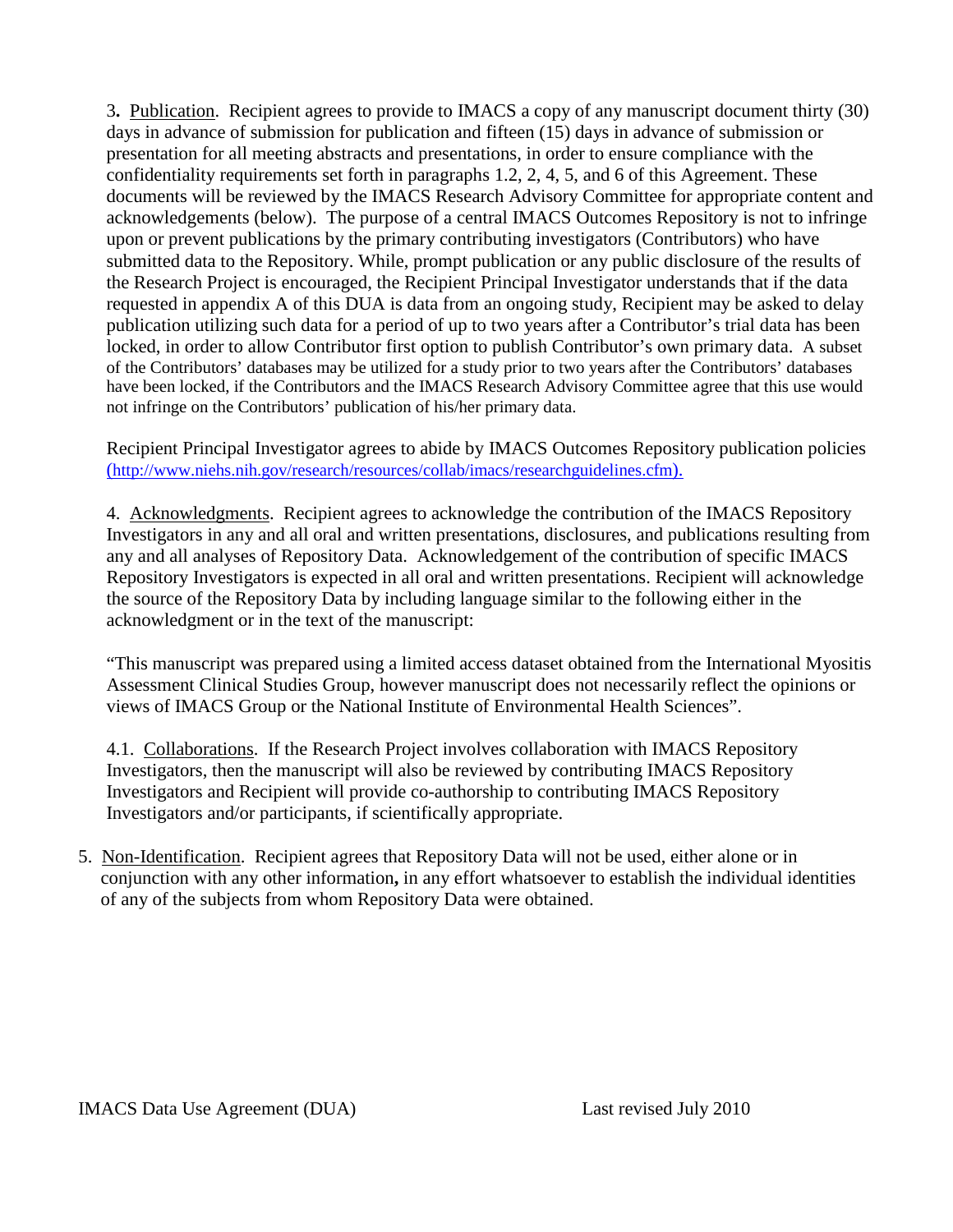- 6. Non-Data. Notwithstanding the definition of "Repository Data" or the agreed Terms and Conditions of this DUA, Recipient's obligations under this DUA shall not extend to any information:
	- (a) that can be demonstrated to have been publicly known at the time of disclosure; or
	- (b) that can be demonstrated to have been in the possession of or that can be demonstrated to have been readily available to Recipient from another source prior to the disclosure; or
	- (c) that becomes part of the public domain or publicly known by publication or otherwise, not due to any unauthorized act by Recipient; or
	- (d) that can be demonstrated as independently developed or acquired by Recipient without reference to or reliance upon Repository Data provided under this Agreement; or
	- (e) that is required to be disclosed by law, provided the Recipient takes responsible and lawful actions to avoid and/or minimize such disclosure.
- 7. Non-Endorsement, Indemnification. Recipient agrees not to claim, infer, or imply Governmental endorsement of the Research Project, the entity, or personnel conducting the Research Project or a resulting commercial product(s) except as described in paragraph 4. It is the intention of the Recipient that Provider not be liable to any parties for any liabilities, demands, damages, expenses, or losses arising from the Recipient's use for any purpose of Repository Data. No indemnification is provided or intended by either Party.
- 8. Amendments. Amendments to this DUA must be made in writing and signed by authorized representatives of all parties.
- 9. Termination. NIEHS may terminate this DUA if Recipient is in default of any condition of this DUA and such default has not been remedied within 30 days after the date of written notice by NIEHS' authorized representative of such default.
- 10. Disqualification, Enforcement. Failure to comply with any of the terms specified herein may result in disqualification of Recipient from receiving additional Repository Data. The United States Government shall have the right to institute and prosecute any proceeding at law or in equity against the Recipient for violating or threatening to violate the confidentiality requirements of this agreement, the limitations on the use of the Repository Data provided, or both. Proceedings may be initiated against the violating party, legal representatives, and assigns, for a restraining injunction, compensatory and punitive damages, mandamus, and/or any other proceeding in law or equity, including obtaining the proceeds from any intellectual property or other rights that are derived in whole or in part from the breach of the confidentiality requirements or use limitations of this agreement. In addition, Recipient acknowledges and agrees that a breach or threatened breach of the confidentiality requirements or use limitations of this agreement may subject Recipient to legal action on the part of Repository subjects, their families, or both.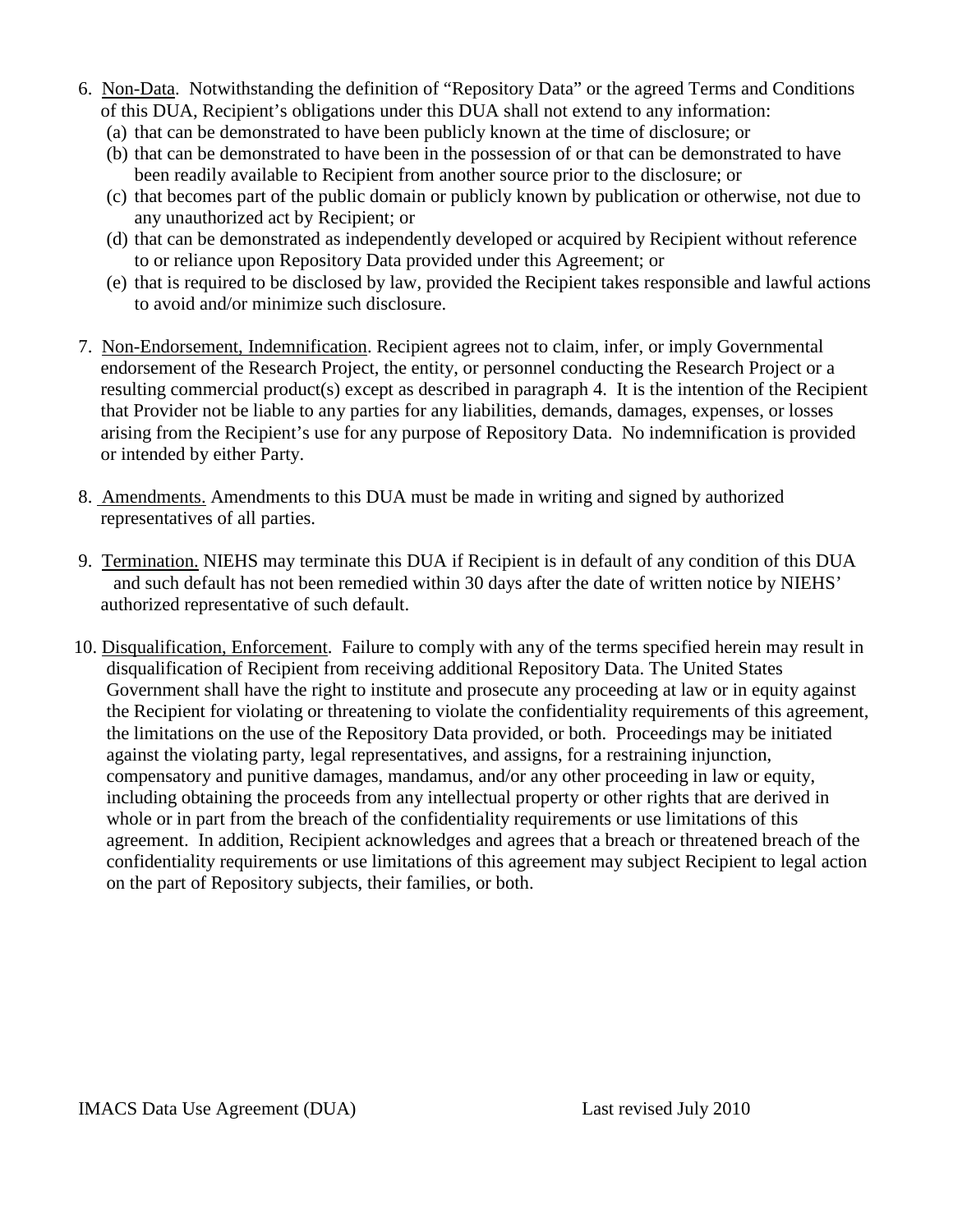*The undersigned Provider and Recipient expressly certify and affirm that the contents of any statements made herein are truthful and accurate.*

### **RECIPIENT INFORMATION and AUTHORIZED SIGNATURE**

|                                         |                                                                                                                                                     | <u> 1989 - Johann Stoff, amerikansk politiker (d. 1989)</u> |  |
|-----------------------------------------|-----------------------------------------------------------------------------------------------------------------------------------------------------|-------------------------------------------------------------|--|
|                                         |                                                                                                                                                     |                                                             |  |
|                                         | Signature of Recipient's Authorized Official                                                                                                        | Date                                                        |  |
|                                         |                                                                                                                                                     |                                                             |  |
|                                         |                                                                                                                                                     |                                                             |  |
|                                         |                                                                                                                                                     |                                                             |  |
| <b>Signature of Recipient Scientist</b> |                                                                                                                                                     | Date                                                        |  |
|                                         |                                                                                                                                                     |                                                             |  |
|                                         |                                                                                                                                                     |                                                             |  |
|                                         |                                                                                                                                                     |                                                             |  |
|                                         | PROVIDER INFORMATION AND AUTHORIZED SIGNATURES                                                                                                      |                                                             |  |
| Address:                                | Provider Institution: National Institute of Environmental Health Sciences<br>111 T.W. Alexander Drive, MD A2-09<br>Research Triangle Park, NC 27709 |                                                             |  |
|                                         | Signature of Provider's Authorized Official                                                                                                         | Date                                                        |  |
|                                         | Name of Authorized Official: Dr. Elizabeth M. Denholm<br>Title of Authorized Official: Director, Office of Technology Transfer                      |                                                             |  |
| <b>Signature of Provider Scientist</b>  |                                                                                                                                                     | Date                                                        |  |
| <b>E-mail for Provider Scientist:</b>   | Name of Provider Scientist: Lisa G. Rider, M.D.<br>Title of Provider Scientist: Deputy Chief, Environmental Immunology Group                        |                                                             |  |

## **PLEASE RETURN SIGNED FORM AS A PDF TO: [denholme@niehs.nih.gov](mailto:denholme@niehs.nih.gov)**

IMACS Data Use Agreement (DUA) Last revised July 2010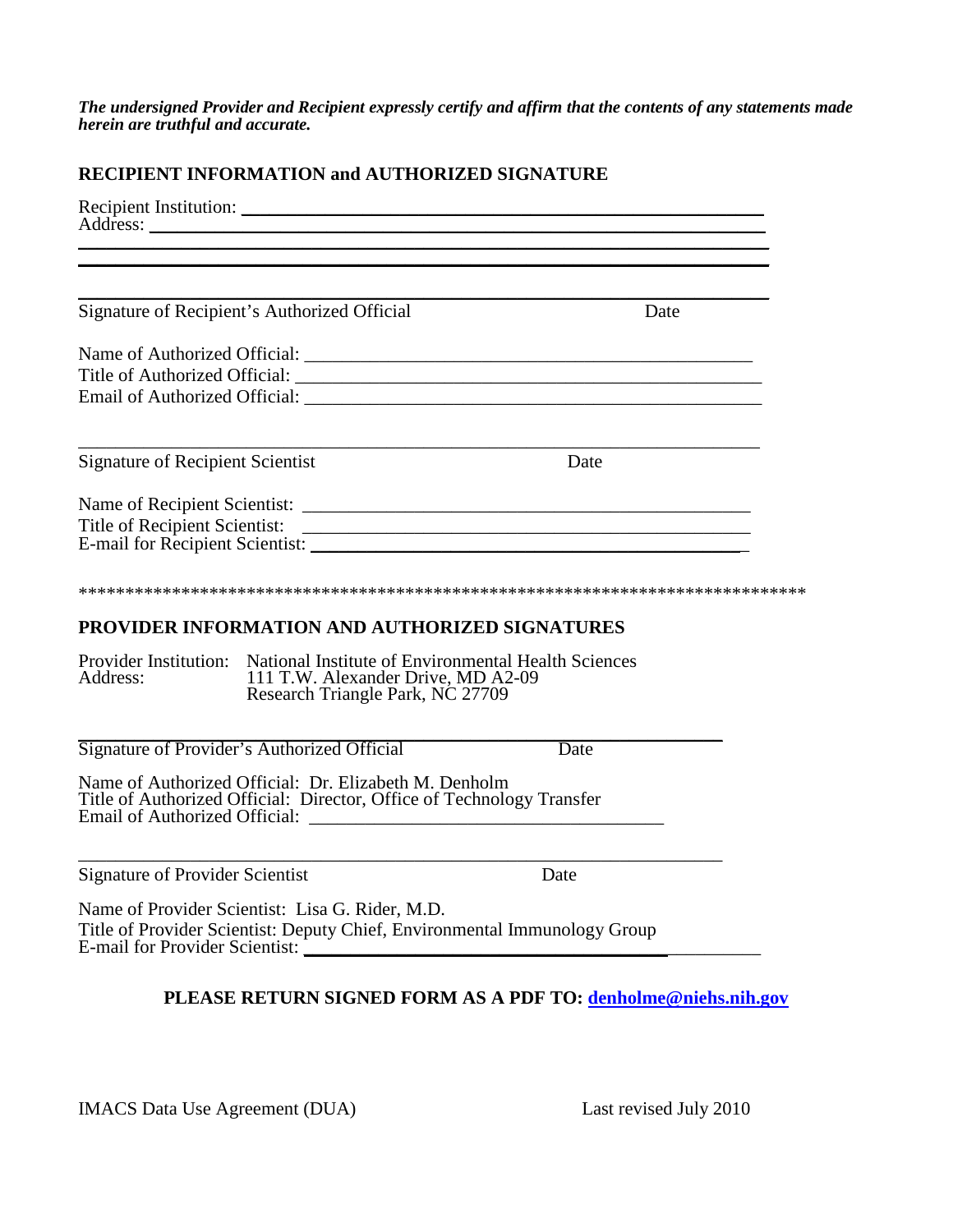**Appendix A** 

**Research Project**

IMACS Data Use Agreement (DUA) Last revised July 2010